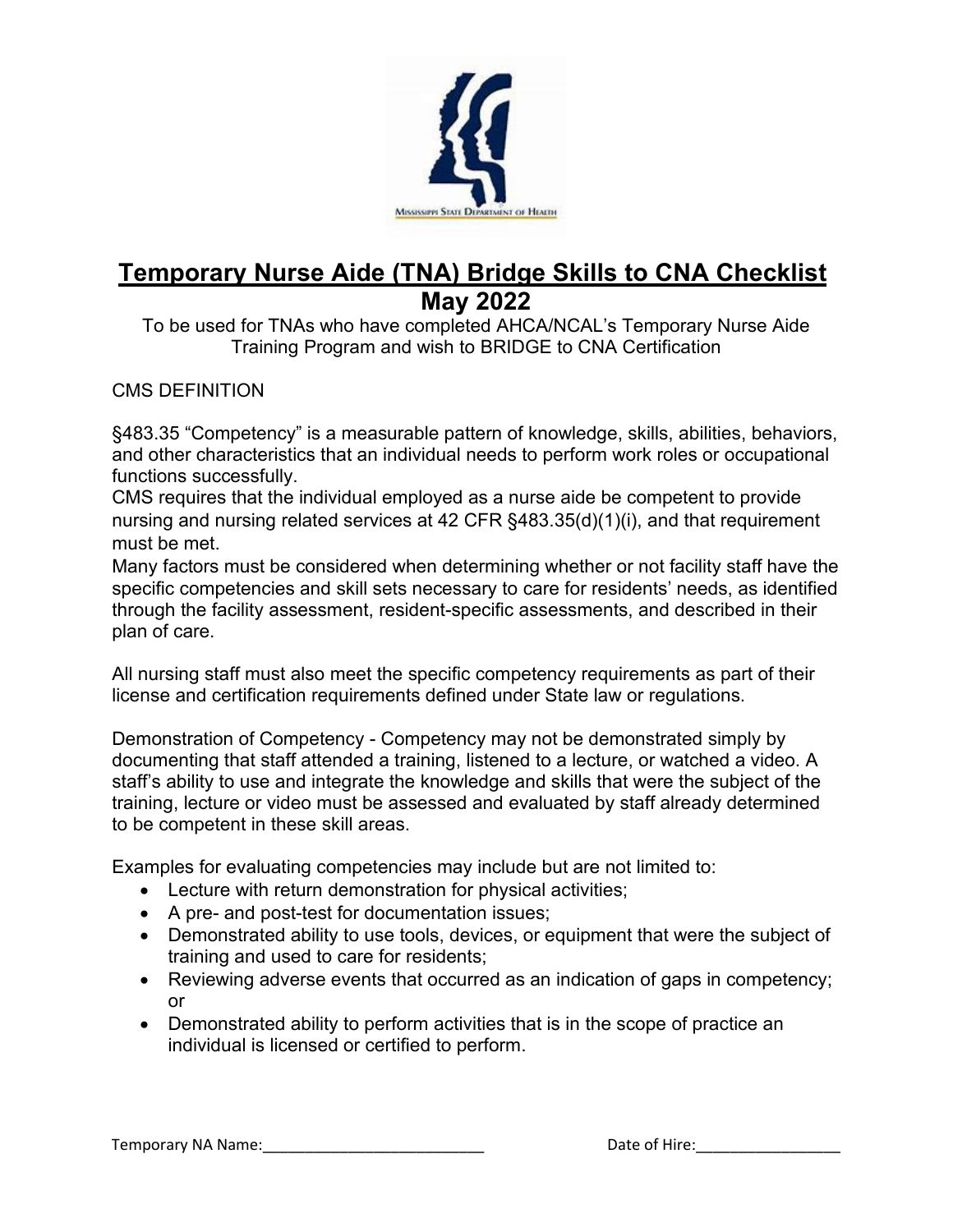

#### **Preventing Infection While Providing Personal Care**

| <b>Skill</b>                   | <b>Competency Date</b> | <b>Observed By</b> |
|--------------------------------|------------------------|--------------------|
| <b>Standard Precautions</b>    |                        |                    |
| Handwashing                    |                        |                    |
| <b>Using Barriers (Gloves,</b> |                        |                    |
| Gowns, Mask, etc.)             |                        |                    |
| Isolation/Transmission         |                        |                    |
| <b>Based Precautions</b>       |                        |                    |
| Cleaning, Disinfection,        |                        |                    |
| Sterilization                  |                        |                    |
| <b>Personal Care Routines</b>  |                        |                    |
| (bathing)                      |                        |                    |
| Modified Bed bath (face and    |                        |                    |
| one arm, Hand and              |                        |                    |
| Underarm)                      |                        |                    |
| Shampooing                     |                        |                    |
| Oral Hygiene/ Dental Care      |                        |                    |
| Denture Care-clean upper       |                        |                    |
| and/or lower plate             |                        |                    |
| Grooming                       |                        |                    |
| <b>Dresses Resident with</b>   |                        |                    |
| Affected (Weak) arm            |                        |                    |
| Foot Care                      |                        |                    |
| Shaving                        |                        |                    |
| <b>Nail Care</b>               |                        |                    |

# **Personal Safety and Emergency Care**

| <b>Skill</b>                | <b>Competency Date</b> | <b>Observed By</b> |
|-----------------------------|------------------------|--------------------|
| Dressing/Undressing         |                        |                    |
| <b>Bloodborne Pathogens</b> |                        |                    |
| <b>Body Mechanics</b>       |                        |                    |
| <b>Choking</b>              |                        |                    |
| Injury Prevention           |                        |                    |

Temporary NA Name:\_\_\_\_\_\_\_\_\_\_\_\_\_\_\_\_\_\_\_\_\_\_\_\_\_\_ Date of Hire:\_\_\_\_\_\_\_\_\_\_\_\_\_\_\_\_\_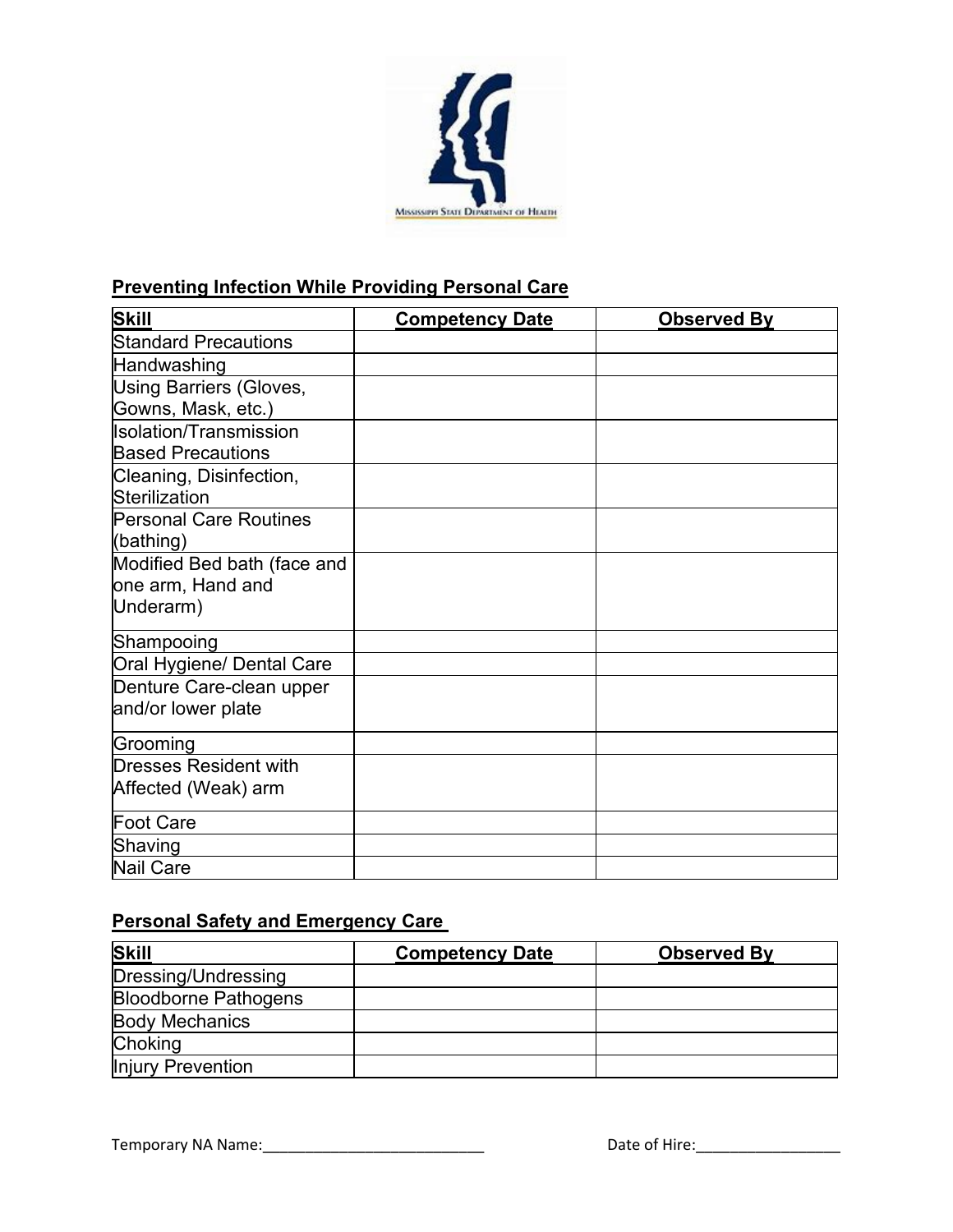

#### **Documentation and Core Nursing Skills**

| <b>Skill</b>           | <b>Competency Date</b> | <b>Observed By</b> |
|------------------------|------------------------|--------------------|
| Documentation          |                        |                    |
| Bedmaking              |                        |                    |
| Making an Occupied Bed |                        |                    |
| Transferring a         |                        |                    |
| Resident using a lift  |                        |                    |

### **Positioning, Moving, and Restorative Care**

| <b>Skill</b>                                                             | <b>Competency Date</b> | <b>Observed By</b> |
|--------------------------------------------------------------------------|------------------------|--------------------|
| Positioning                                                              |                        |                    |
| Moving Up in Bed When<br><b>Resident Unable</b>                          |                        |                    |
| Moving a Resident                                                        |                        |                    |
| Stand, Pivot, Transfer                                                   |                        |                    |
| Assisting with Walking<br>(ambulation) with and<br>without transfer belt |                        |                    |
| Transfers from Bed to<br><b>Wheelchair using Transfer</b><br><b>Belt</b> |                        |                    |
| <b>Performs Modified Passive</b><br>Range of Motion for<br>Knee/ankle    |                        |                    |
| <b>Performs Modified Passive</b><br>Range of Motion for one<br>shoulder  |                        |                    |
| Applies one knee-high<br>Elastic Stocking                                |                        |                    |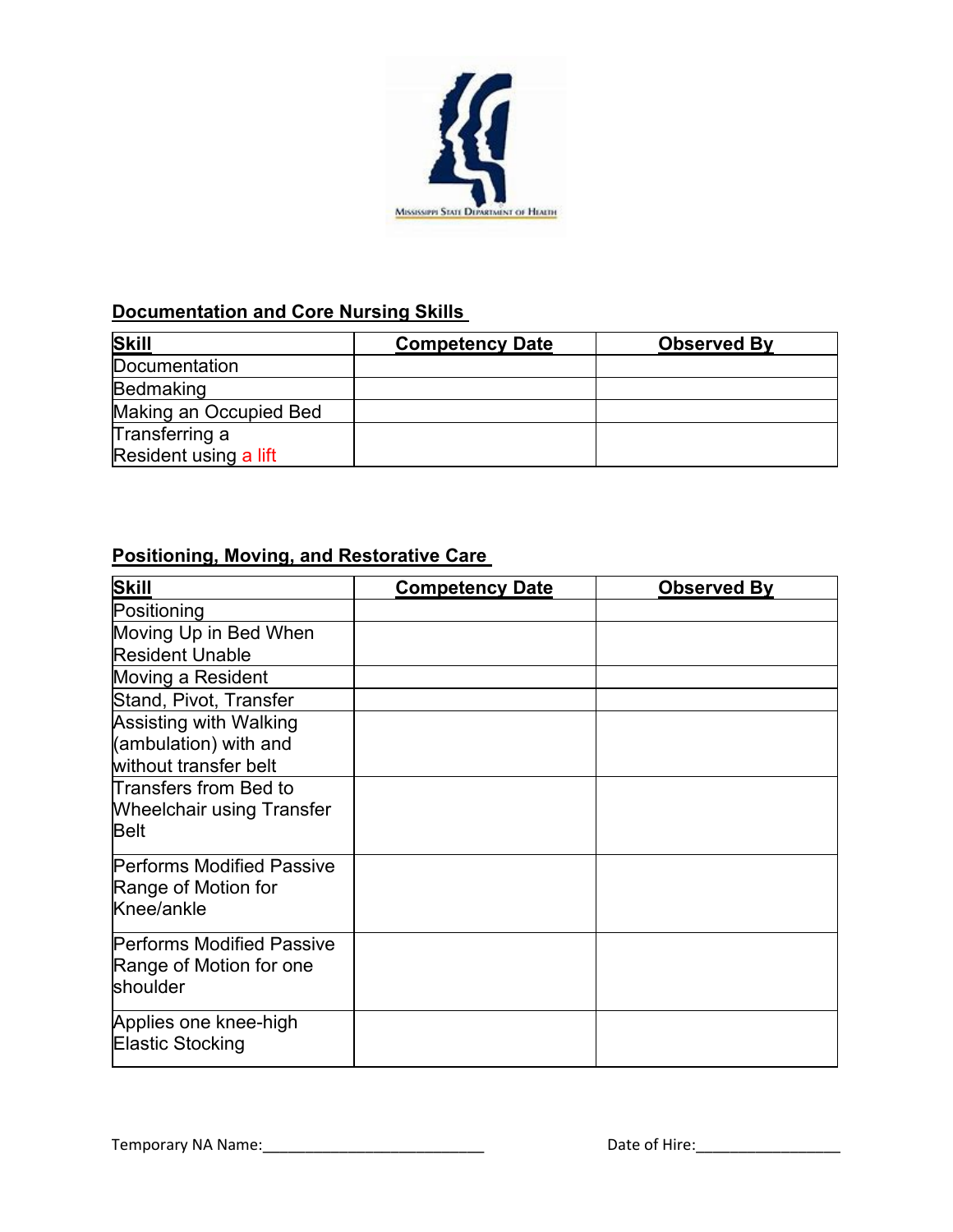

#### **Nutrition and Elimination**

| Skill                                            | <b>Competency Date</b> | <b>Observed By</b> |
|--------------------------------------------------|------------------------|--------------------|
| <b>Assisting with Meals</b>                      |                        |                    |
| Feeds Resident who cannot<br>feed self           |                        |                    |
| <b>Assisting with Elimination</b><br>(toileting) |                        |                    |
| Assisting with Ostomy                            |                        |                    |
| Assists with Perineal care for<br>female         |                        |                    |
| Assists with Catheter care<br>for female         |                        |                    |
| Assists with use of bed pan                      |                        |                    |

## **Advanced and Specialty Care Environments**

| <b>Skill</b>                                                           | <b>Competency Date</b> | <b>Observed By</b> |
|------------------------------------------------------------------------|------------------------|--------------------|
| Oxygen Therapy                                                         |                        |                    |
| Motivate Resident/Stop<br>when Resists                                 |                        |                    |
| Specific Behavioral<br>Symptoms                                        |                        |                    |
| Counts and Records Radial<br>Pulse                                     |                        |                    |
| Counts and Records<br><b>Respirations</b>                              |                        |                    |
| <b>Measures and Records</b><br><b>Blood Pressure</b>                   |                        |                    |
| <b>Measures and Records</b><br><b>Weight of Ambulatory</b><br>Resident |                        |                    |

Temporary NA Name:\_\_\_\_\_\_\_\_\_\_\_\_\_\_\_\_\_\_\_\_\_\_\_\_\_\_ Date of Hire:\_\_\_\_\_\_\_\_\_\_\_\_\_\_\_\_\_